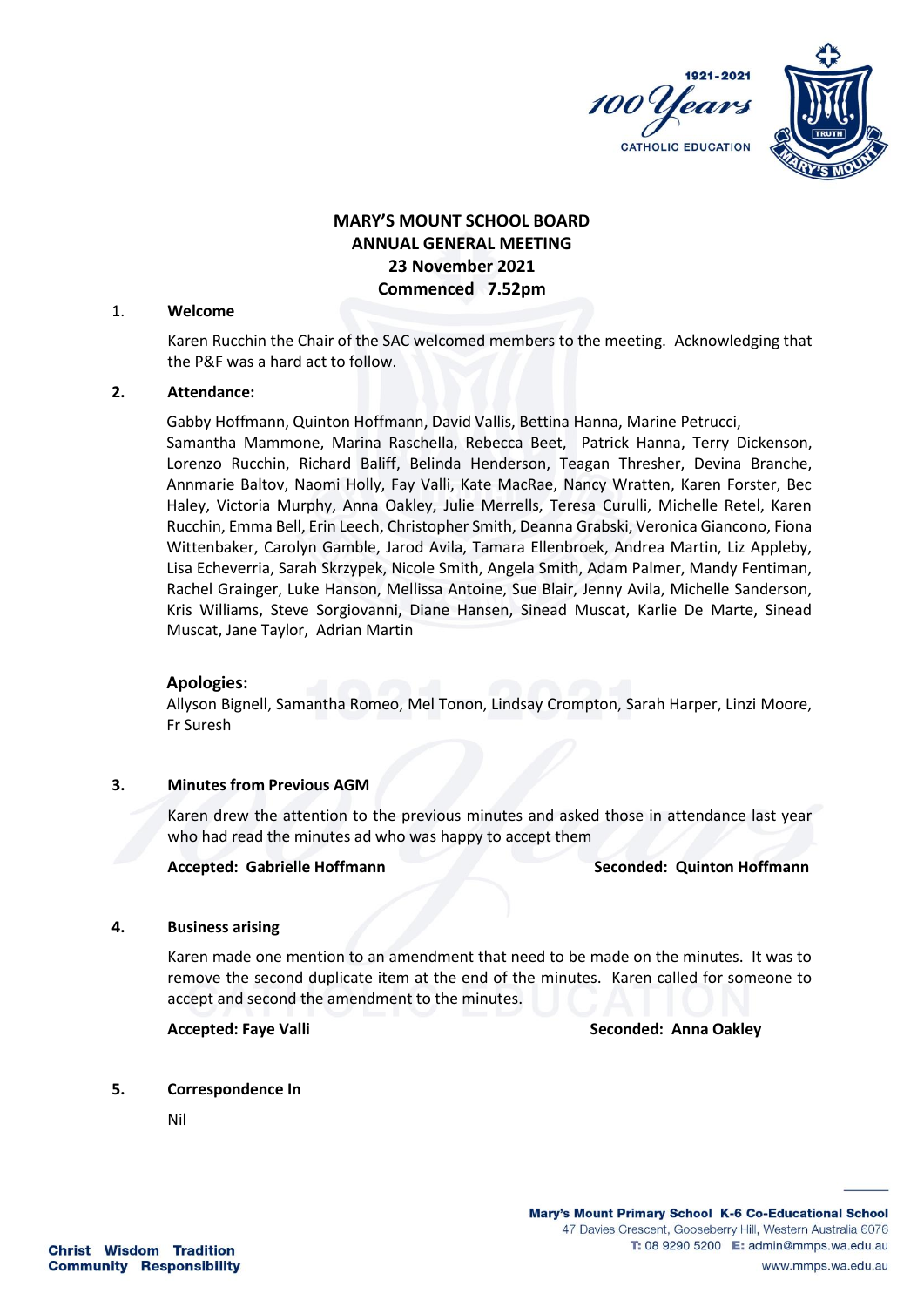

#### **6. Reports**

#### **6.1.1 Chairperson's Report –**

Karen spoke to her report. Karen went on to explain that the school board had in 2022 changed to the School Advisory Council. Following the creation of CEWA Ltd in 2020, the School Board structure was replaced in Jan 2021 by the School Advisory Council, this was because CEWA Limited is governed by a Board and also became an incorporated body.

The School Advisory Council comprised of ex officio members, Emma Bell, our Principal, and Father Suresh

We then have an appointed representative from the Parish and P&F

A number of nominated members, elected at previous Board AGMs.

And invited members, Chris and Erin

The School Advisory Council or SAC has 3 main functions:

- Planning for short term and longer term needs of the school's community. We consider the risks, benefits and financial implications of the initiatives.
- Endorsing the annual and mid-year budget
- As our role non-operational, we listen, we discuss and we advise. The Principal role is the day to day managerial decisions of the school with the support of the school leadership team.

How lucky were we in 2021 in that we were mostly able to follow our usual calendar of events compared to 2020 when Covid interrupted our lives with cancellations of events, home schooling etc. Compared to the rest of the world our lives have been fairly unaffected as we continue to move around freely.

2021 what a year it has been. It marked an important event in Mary's Mount Primary School. Celebrating our  $100<sup>th</sup>$  anniversary. 100 years, a century, 10 decades whichever way we look at it, it marks a significant time in our school's history. It is a cause for celebration and reflection on where we have come from an where we are moving next.

It also marked a year of change in Leadership and we welcomed a new Principal Emma Bell and Assistant Principal Erin Leech. The SAC also has changed with several new members, myself included. Emma, in her own words, started with lots of listening. During the year we've seen new initiatives at school, particularly in the areas of wellbeing, social and emotional learning, which I welcome as they are an important part of building the range of skills our children will need throughout their lives. To Emma and Erin, thank you for the dedication, energy and ideas that you've brought to our school this year, and I look forward to working with you again next year.

The changes are supported by continuity – through those who joined the school community in previous years, and continuity of our traditions and values. Our school values are evident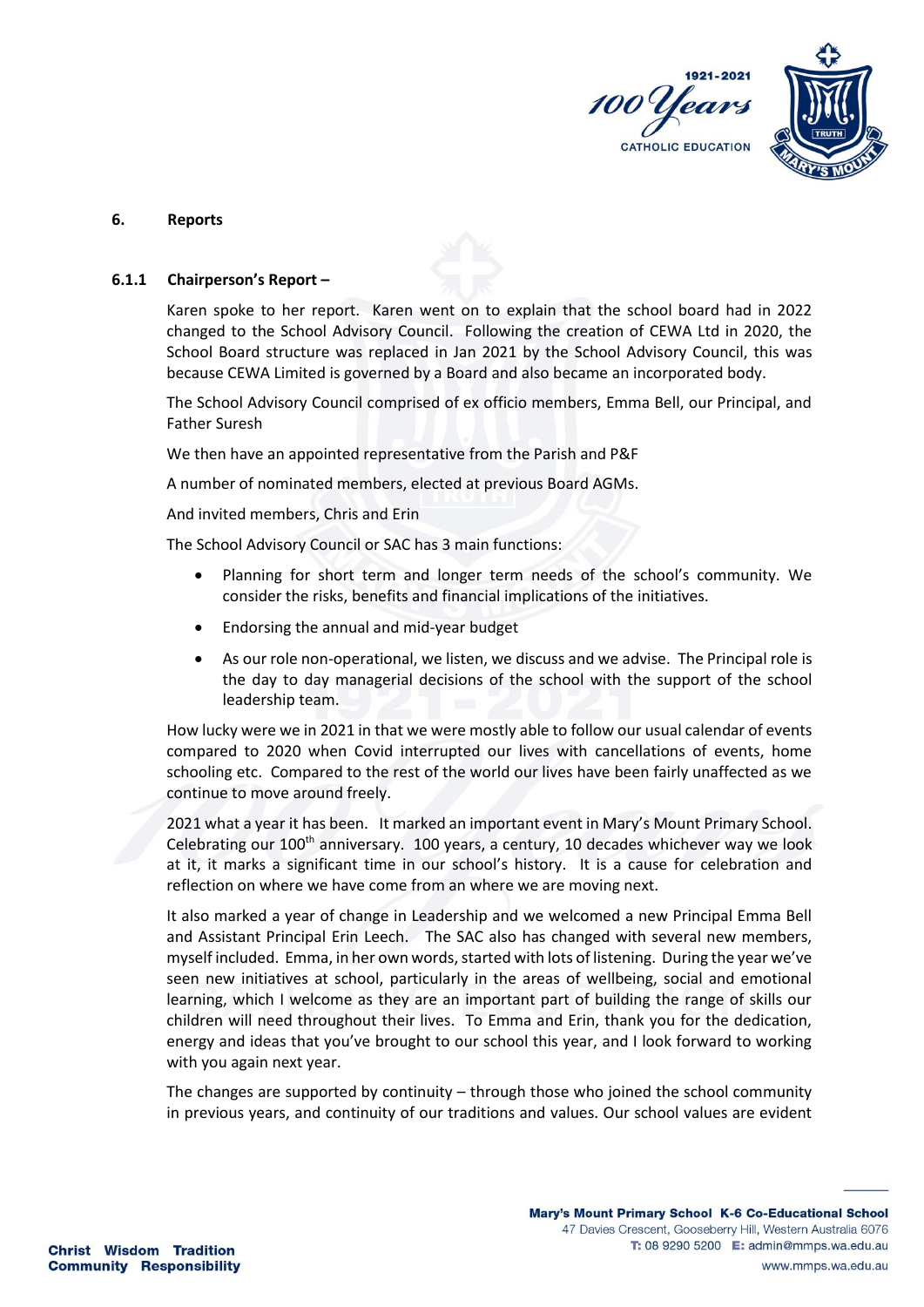

both in formal celebrations, and in the everyday interactions. We build on what has been done by others before us.

Karen then spoke of the changes around the school:

- The upgrade to the office a welcome addition
- The early years toilet block refurbishment
- Classroom renovations- with the completion of the flexible furniture rollout in Year 5 and 6. Holy Family Parish Signage – significant item to promote and support the catholic ethos of the school and a way to help forge closer links between the school and parish

The SAC also endorsed many areas around the school:

- As an older school the development of the 5 Year maintenance plan was imperative. We are thankful of the help and support of the specialist who systemically assessed the grounds and building and draw up a comprehensive plane. This will allow us to manage the schedule of works both financially and practically over the next 5 years.
- The Bush Fire Plan due to our location in the hills we are at greater risk that other schools. Again, this included a thorough review of our premises. It has enabled us to refine our procedures, signage as well as short term and long-term recommendations. The results of which have been included in the 5 Year plan.

A maintenance report is delivered at each meeting, thanks to Chris Smith, Derek Gair and Joe Sorgiovanni for their concerted efforts for the work they do in making the school such a wonderful place to be.

Concept Plan for the Early Years Learning Play Space has been endorsed in by SAC. This will be an exciting development watch this space.

Sacred Space- presented many challenges as we moved from the concept and design of a Grotto to an area of reflection better suiting the needs of the school. The idea of a Sacred Space was developed and despite the challenges of weather and planning the space was delivered in time to celebrate on our open night. I would like to acknowledge the working group who brought this vision together – Emma Bell, Christopher Smith, David Vallis, Melanie Tonon, Adrian Martin, Mellissa Antoine and Derek Gair. To all of you who purchased a brick, to those of you who physically helped bring this to fruition, the safe relocation of Our Lady. A special thank you to the P&F for your support in the garden area and lastly Andrew Osenton from Kalamunda Plants for his expertise in providing the best plants for this area.

Financially we are on target to meet the planned budget for 2021 with no areas of concern. Sarah Di Rosso our treasurer will elaborate further in her report.

Plans for 2022 include:

- Renovation of staff work room
- Renovation of staff and visitor's toilets
- Furniture for Early Years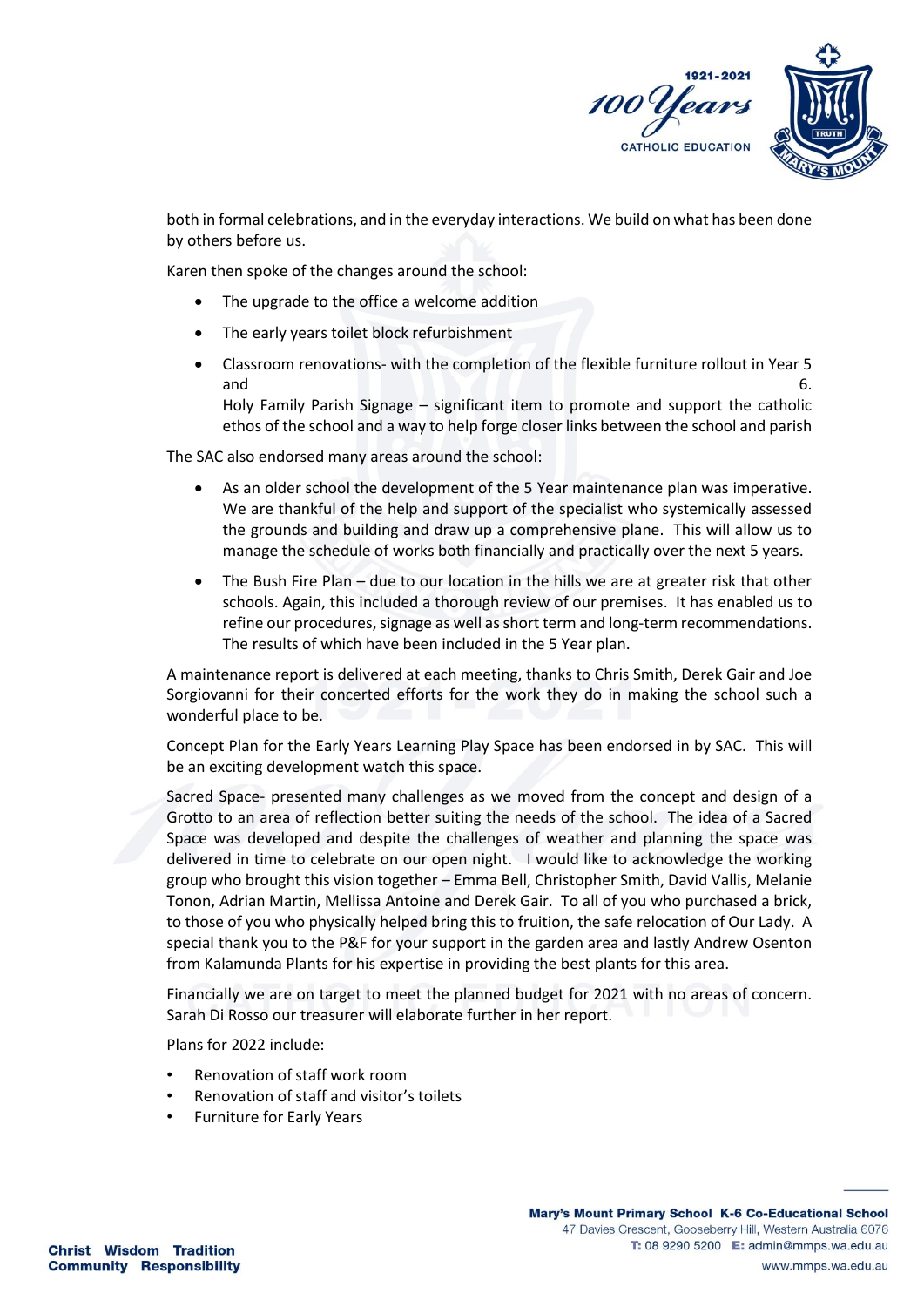

- Reticulation
- Early Years Outdoor Learning Environment this will be a planning phase with work to commence in 2023.

Thank You-

To the SAC members for your time, generously sharing your skills and experience. I am continually learning which is a good thing.

Staff – It's clear that your work is so much more than just a job for you. Thank you for your energy, your ideas, your dedication and commitment for our children.

P&F – for your fundraising work, the events that you sponsor and organize, the thoughtful gifts to children and caregivers. You are an integral part of this community, and do so much to create and nurture the connections within it.

To the community groups – sports clubs, canteen, Active Dads, book club… you support our kids and give them new opportunities throughout the year, and we thank you.

Any Questions to my report? No questions asked.

Karen ended her report by thanking everyone for coming here tonight. And on behalf of the SAC wish you a very safe and holy Christmas.

Karen then asked someone to accept her report.

**Accepted**: David Vallis **Seconded:** Angela Smith

## 5.2 Treasurer's Report –

Sarah introduced herself apologising for being nervous as she was better at figures than public speaking.

Sarah led us through the financials for 2021. Figures ae comparable to 2020 in corresponding Expenditure areas. Salaries and Wages take up the biggest percentage of our budget. poke re grants now and what will happen in future years

Our main source of income is through our Capital and State Grants with Private Income a small proportion of the overall income.

Our State grant money is less than 2020 and this is due to Census student numbers.

Our Federal Grant money increased slightly due to extra funding available.

However our Funding Model will be changing from 2022.

There is a Bilateral Agreement with Aus Govt to fund Non-Govt school:

• State funding of 20% of the School Resource Standard (SRS)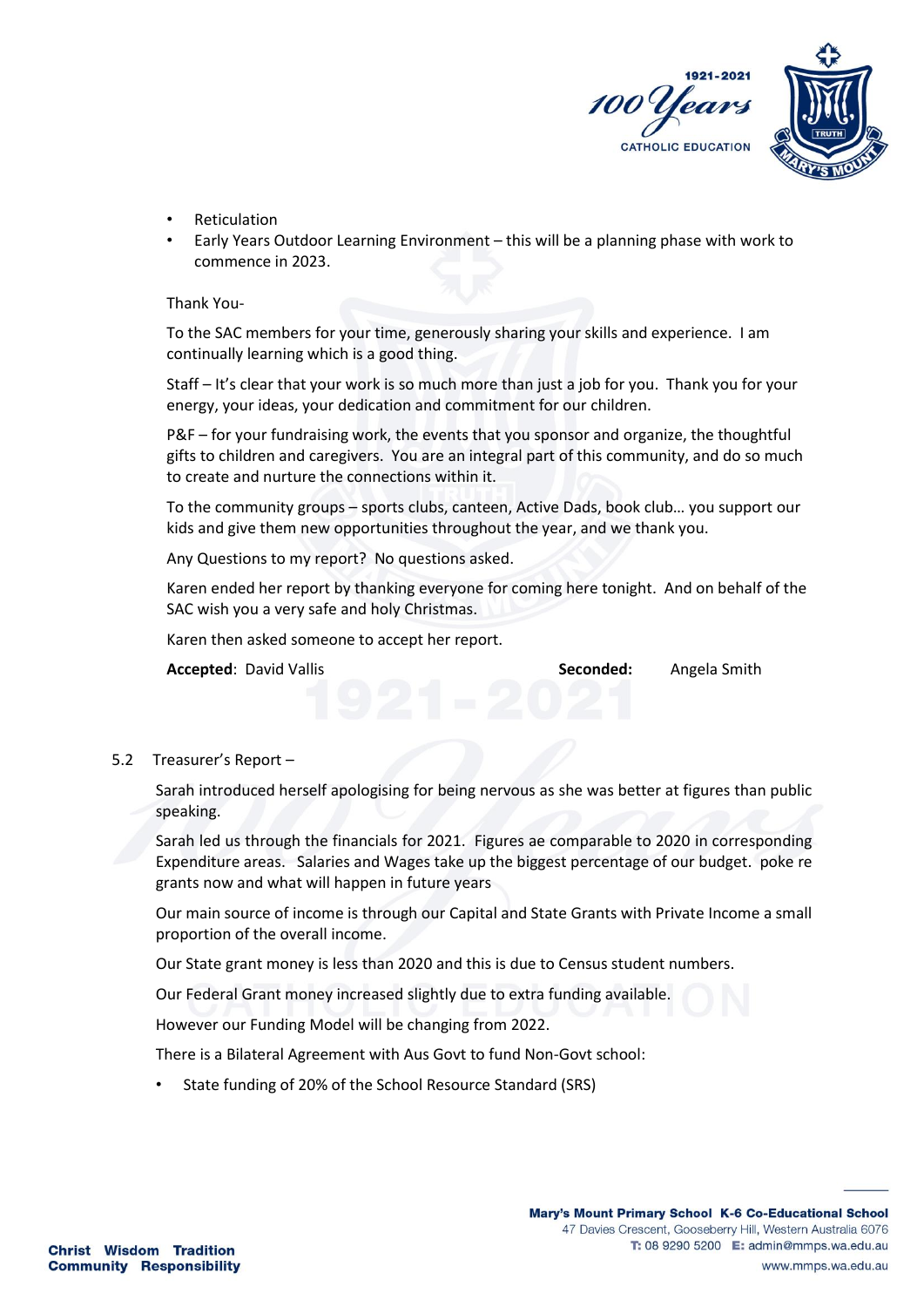

- State funding will reduce annually until they contribute 20% of the School Resource Standard by 2023
- State Government transitioning funding
	- $> -7.1\%$  in 2022 (est)
	- $\geq$  -3.2% in 2023 (est)
	- $\geq$  3% thereafter (est)
- Federal funding of 80% of the SRS
- Federal funding will increase annually until they contribute 80% of the School Resource Standard by 2023
- Target to align with the 80/20 rule by 2023
- Federal Govt Grants budgeted to increase by 1%p.a. as a guaranteed minimum

What does this mean? 2022 and 2023 will need tighter budget controls to allow for the loss in funding, however by 2024 we will see a significant increase in funding for Primary Schools.

2021 Capital Expenditure – All projects budgeted have been completed

## **Improvements (\$99K) Included**

- $\checkmark$  Early learning bathroom renovation
- ✓ Sacred Space
- Harmony Garden
- $\checkmark$  Solar panels (not finalised in 2020 and moved to 2021 budget)

## **Furniture and Fittings (\$121K)**

- ✓ Administration refurbishment
- Y5/Y6 flexible furniture
- 4K new flooring

## **Information Technology (\$30K)**

- ✓ Replacement laptops Part 2
- iPads for 2022 Y4 students
- ✓ IT hub devices

# **Motor Vehicle (\$30K)**

 $\checkmark$  Replacement of Principal's vehicle

## **Plant & Equipment (\$8K)**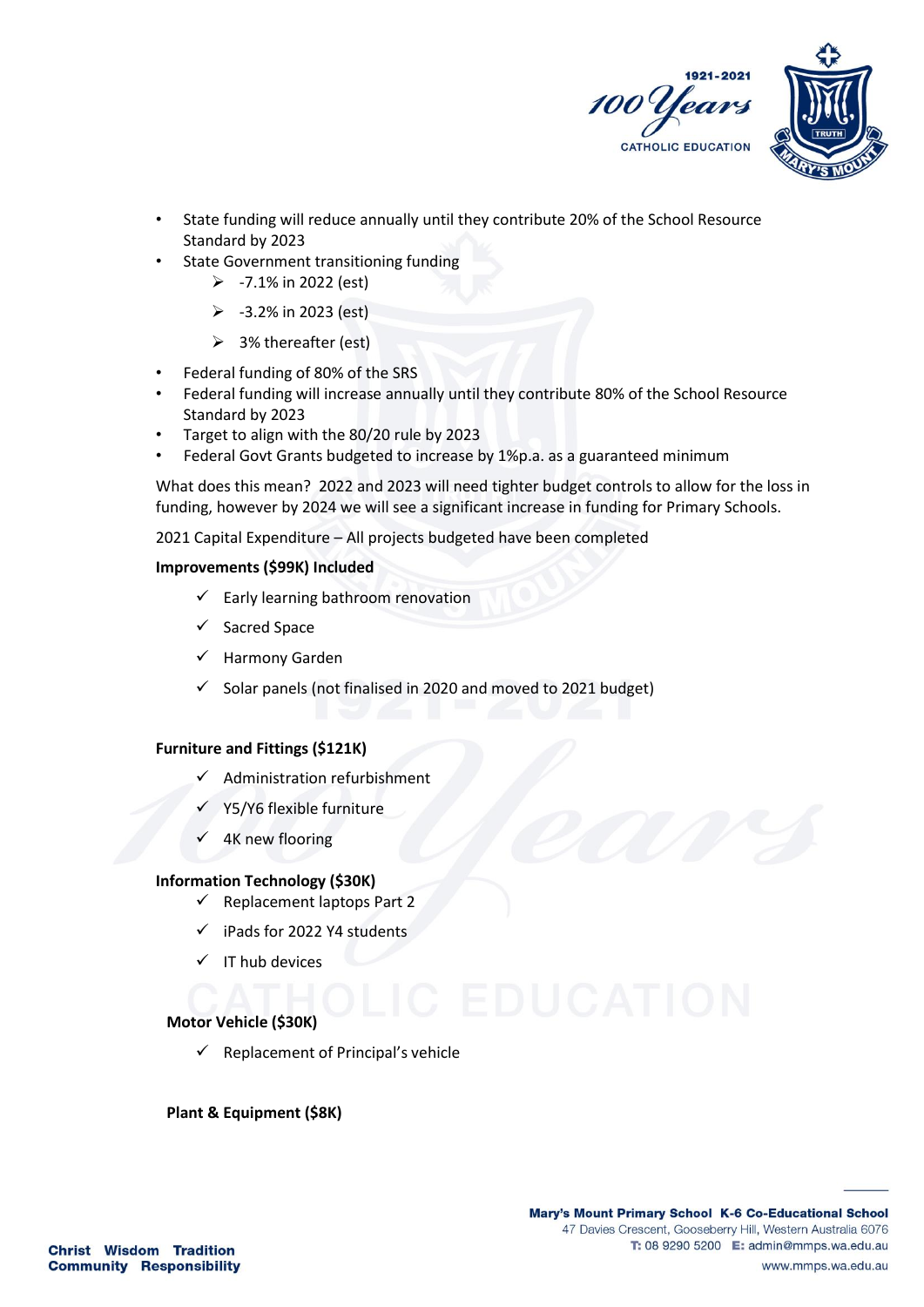

Ride on Mower

#### **2022 Budget**

The Budget and 2022 School Fees have been endorsed by the SAC and is provisional and dependant upon CEWA approval but we don't foresee any issues.

Spending generally consistent with 2021.

Staffing increased to an additional spend for a permanent relief teacher however this will offset some of the relief costs.

Employment of a Social Worker.

We continue to focus on capital improvements with \$172K targeted in 2022.

Overall result is a \$186K deficit – this is as a result of reduced government funding, lower (at present) student numbers and additional capital spend to cover maintenance required as outlined in our five-year maintenance plan. We are fortunate to have cash reserves to ensure that our **maintenance is maintained.**

#### **Capital Spend is a big focus again in 2022:**

- ✓ Staff workroom improvement
- ✓ Staff and visitor toilets
- ✓ Retic
- ✓ Oval refurbishment
- ✓ Planning and Approvals for Early Years Outdoor Learning Area Furniture and Fittings (\$22.5K)
- $\checkmark$  Early Years/new staff furniture
- ✓ Front door (Admin)

#### **Information Technology (\$60K):**

- ✓ Podcast Studio
- iPads for 2022 Y4 students
- ✓ Upgrading class IT resources

#### **Fee Structure:**

- In 2022 our 3 Year Old Kindergarten fees will increase by \$100 per term to cover costs.
- School Fees for 4 Year Old Kindergarten to Year 6 have increased by 2.2% in line with CEWA recommendations.
- We have worked hard to keep the costs low and important to note that our tutition fees have not increase from 2021. With small increases in direct related costs that are passed to third parties.
- Again the school fees include the Year 6 Camp and Year 5 Leadership Day.
- Sibling discounts remain the same.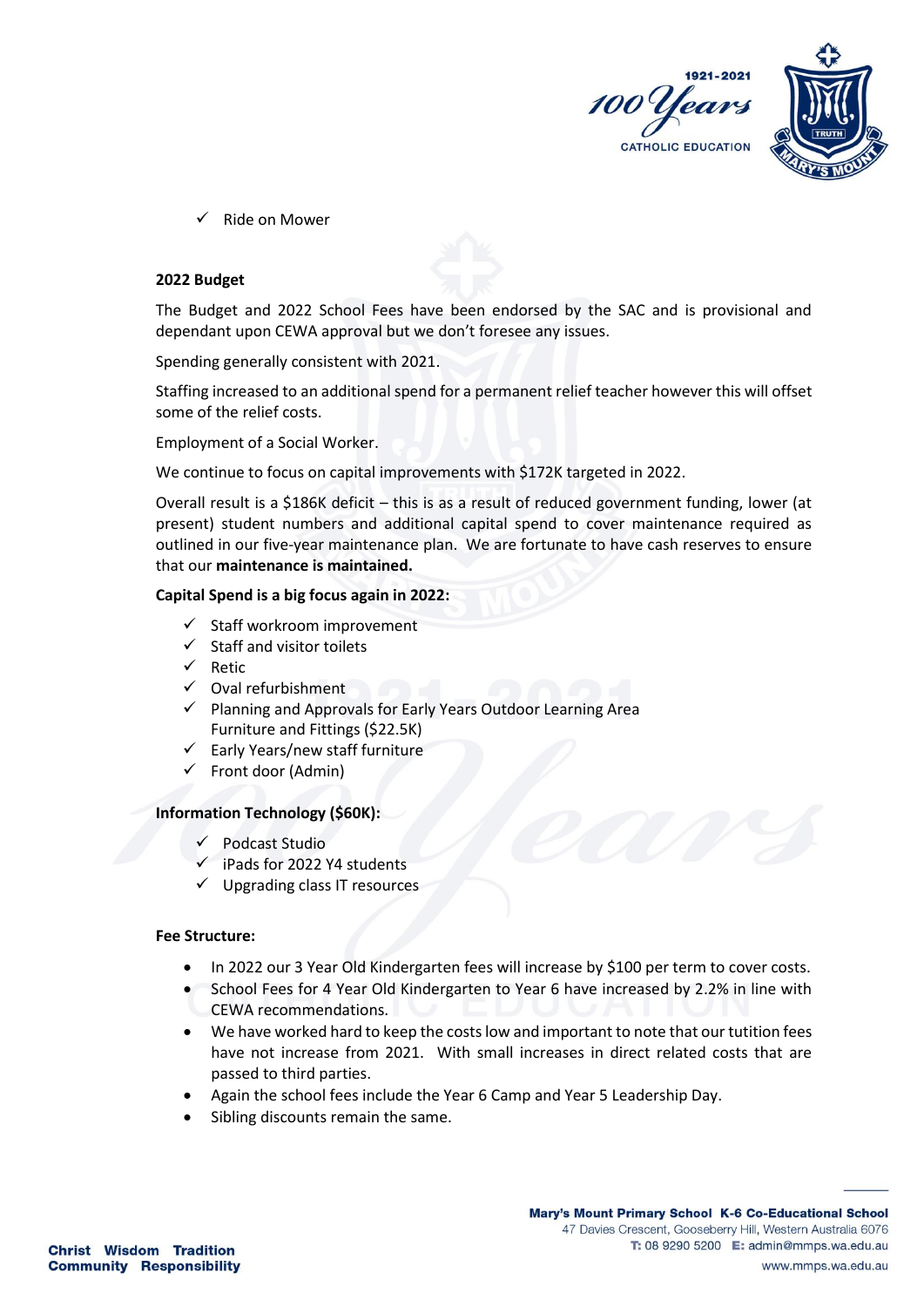

- We continue to offer the HCC or PCC Holder discount scheme,
- The 24/7 accident/injury insurance is available at no cost for our enrolled students.

The 2022 Fee Schedule is now available on the MMPS website.

Sarah then asked for if there were any questions, and as there were none asked for someone to accept her report.

## **Accepted: Quinton Hoffmann Seconded: Jarod Avila**

## **5.3 Principal's Report – See Attached**

## **Emma spoke to her report and welcomed everyone to the AGM meeting.**

She spoke about the motto she has used all year and is something we can apply to our every day living.

## *"I can do all things through Christ who strengthens me." Philippians 4;13*

I cannot believe it is my first year! It has been big, bold and beautiful…turning 100 has been an awesome ride.

Our Opening Mass in our 100<sup>th</sup> Year was a reverent way to commence our celebrations followed by the Gala Dinner, Cathedral Mass and our Open Night Community Evening.

Tonight is a time to reflect on the year that was and to look to the future. This year has been a year of growth, learning and challenge and we have been made stronger as a community as we travel this path together.

I would like to share some of our achievements under the Catholic Education Western Australia pillars of Catholic Identity, Education, Community and Stewardship.

My first official duty as Principal for 2021 was to close the school! It certainly was an interesting way to meet the new community through a mask. What I learnt in that first week was a community that came together and supported each other when in need. I knew then that I had landed in the right place.

After a brief 'COVID-19 false start', school commenced on Monday 8 February 2021 where we welcomed new kindergarten students and a scattering of new students through-out the rest of the school as the year progressed. We hope that all of our new families have felt welcomed into the Mary's Mount Primary School community.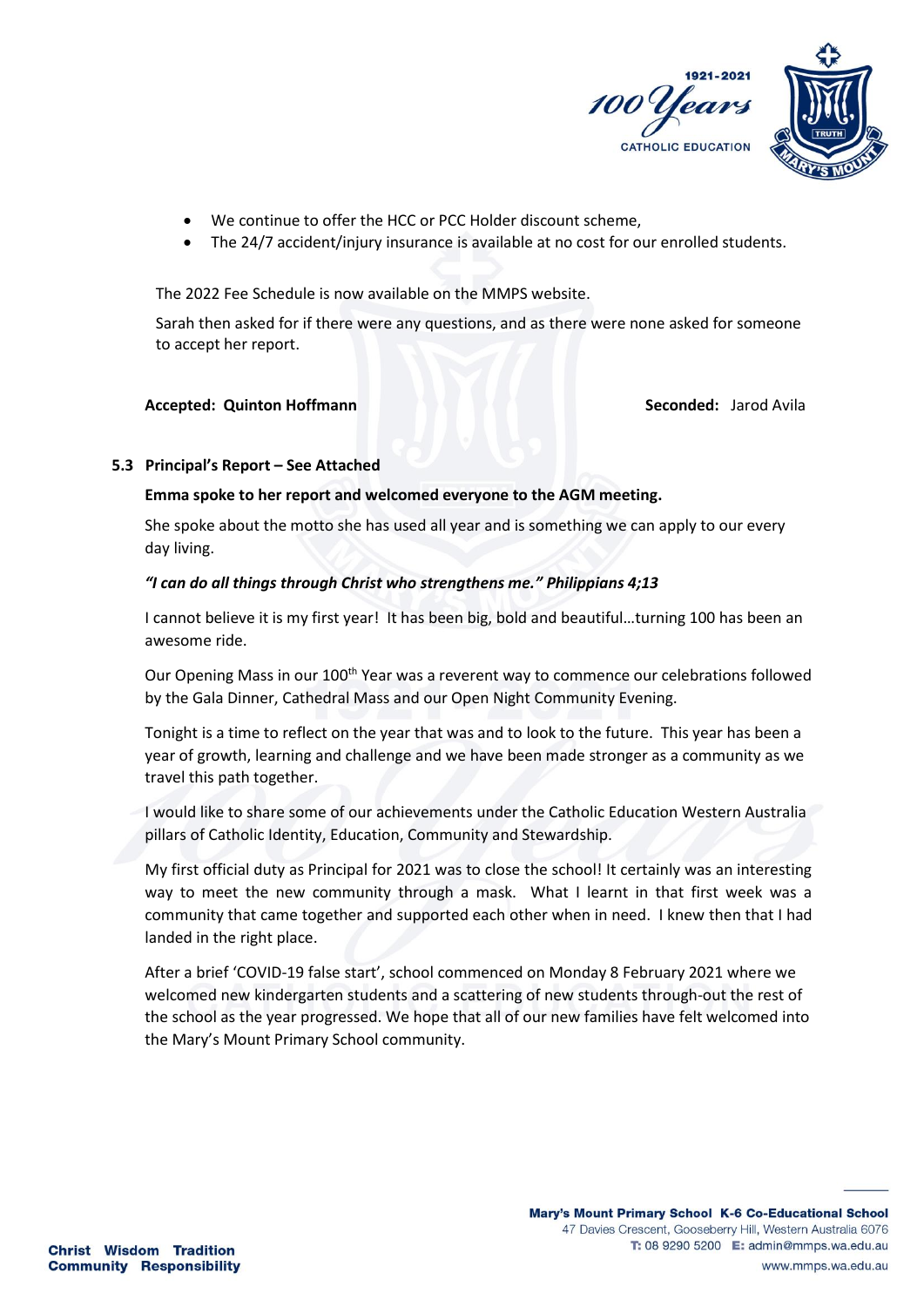

## **CATHOLIC IDENTITY**

This year we introduced a new tradition of holding Community masses at our parish, Holy Family. Over the year each year level has had the opportunity to connect with our parish by participating in Saturday evening mass. We look forward to continuing with this in Term 2 and Term 3 in 2022.

It is clear that we enjoy a close working relationship with Father Suresh and the Sacramental coordinator, Sue Blair which has seen our students receiving the Sacraments of Reconciliation, Eucharist, and Confirmation respectively.

Throughout 2021 we have utilised the St Emilie DeViliar Chapel and it has been warmly received by the children, parents and our parishioners who have shared mass with us. We have added Liturgy Boxes to each classroom and commenced using of the Children's Liturgy of the Word for all school masses. The artwork commissioned by Ann Gee commissioned depicts our story of our deeply rich faith filled community in such a creative way and the Outdoor Sacred Space is a connection with our traditions and faith that serves our current and future community in our spiritual wellbeing. I would like to thank Chris Smith for leading our Religious Education and Catholic Identity at MMPS.

## **EDUCATION**

#### **Teaching and Learning**

The introduction of Highway Heroes, a social and Emotional Wellbeing programme was launched this year and complements our quest for a safe and nurturing learning environment for our students.

The staff, students and parents have embraced the wellbeing program and we witness daily, children taking responsibility for their own social interactions and asserting themselves in a calm and appropriate manner.

Staff are supported when new curriculum resources are rolled out particularly with the implementation of the new Religious Education online units of work that CEWA have developed.

## **Mary's Mount Vision for Learning**

Throughout 2021, the staff have engaged with Fran Italiano, an external consultant to refine the Vision for Learning statement for our school. Our vision for learning defines our direction and our belief statements for learning. This process has enabled us to dive into the teaching at Mary's Mount document which frames our collective approach to learning which is utilised in the classroom. Teagan Thresher has been the main driver of this process, many extra hours have been spent on this and we cannot wait to bring it to life in 2022**.**

In Literacy, led by Teagan Thresher we have continued our focus on Grammar and Punctuation with great gains seen. The introduction of dictation in our literacy time has also seen improved results in our spelling data in both NAPLAN and standardised assessment tools used to demonstrate student growth. Next year we will continue this the practices of Diana Rigg Scope and Sequence and Talk for Writing.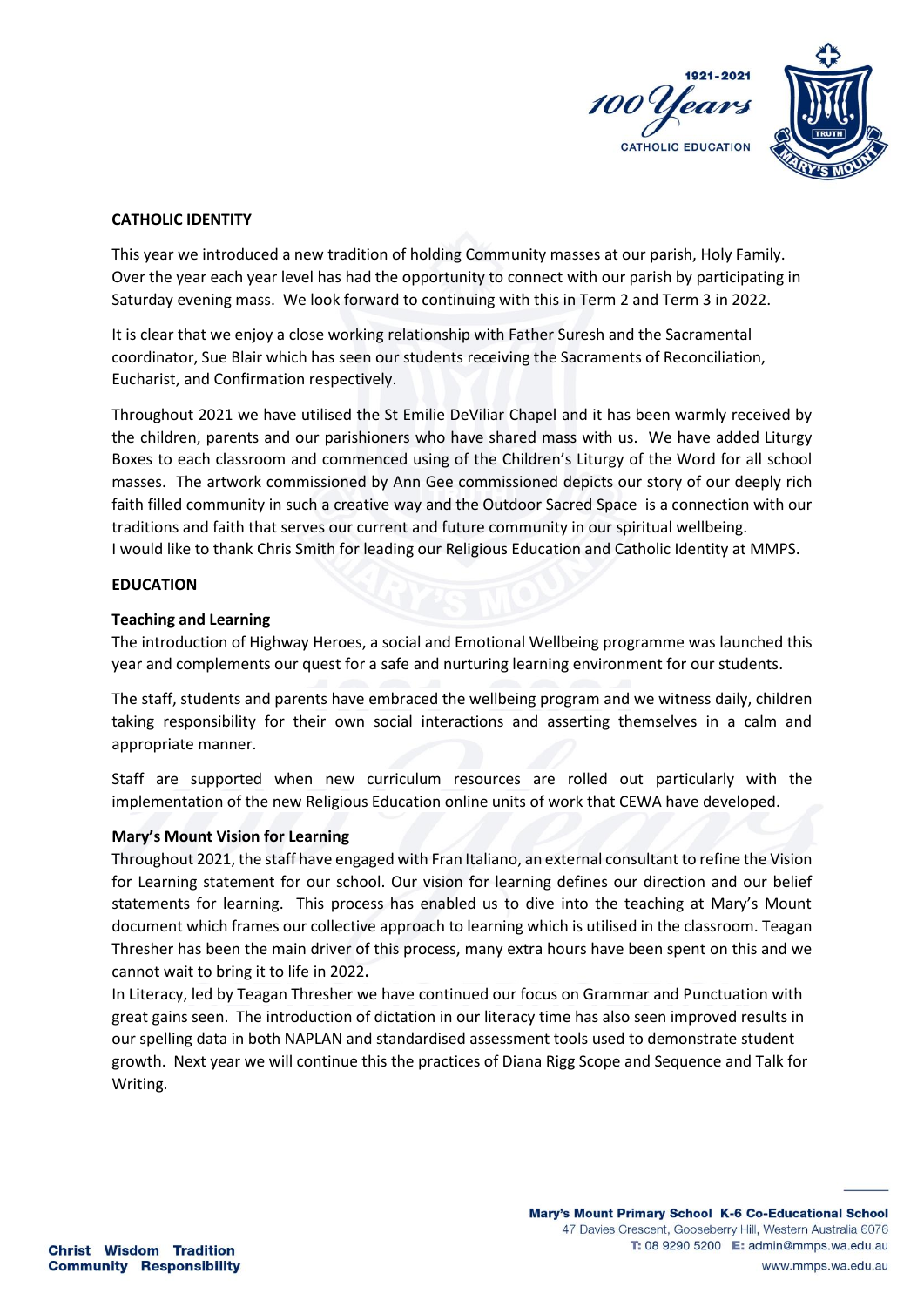

The Response to Intervention Progamme at MMPS provides support to so many children. The teamwork in collaboration with classroom teachersis world class. My appreciation to Carolyn Gamble and Karen Forster for their exceptional work in delivering the program with case management meetings taking place regularly to continue the growth of all students at MMPS. To Nat O'Brien and Narelle Lancaster for your collaboration and ongoing support of our school practices and to Erin Leech for overseeing the program.

Differentiation of mathematics continues to be a focus for all educators at MMPS. With the focus In 2022 on how we can develop a 'challenge zone' mindset in mathematics. This will form the intellectual side of our wellbeing strategy over the next few years.

The introduction of the newly formed Interschool Athletics group of 8 schools has been a huge success with MMPS claiming 1sts in both events. Thank you to Teresa and all staff who support the children in preparing for such events.

Embedding digital technology across all curriculum areas continues to be a focus for MMPS. Throughout 2021 Sinead Muscat and Gabby Hoffmann coordinated this focus area for our school. Our Year 6 students attended a Kids iPad Conference where they were immersed in iPad activities and engaged with children from a variety of schools. Sinead worked with all classroom teachers to provide resources and coaching for the educators to achieve their set goals. The digital technology team from CEWA paid us a visit during the year and very impressed with our set up and we should be commended on our approach. Thank you, Sinead, for your efforts in this area. To Gabby for your behind the scenes work in making sure our technology infrastructure is to the best standard, thank you.

#### **Sustainability Team**

Well, I thought I knew how a good school ran a sustainability programme, and then I saw what we do, led by Belinda Henderson . This year we became a Catholic Earth Care school and saw our sustainability team and aboriginal perspective team join forces with the end result the Harmony Garden.

Our Harmony Garden is envisioned to be a restorative "Heal Country" area within our school and is a gift from our current 2021 students to the students in the future who attend MMPS. This area will become a place where classes can visit to gather in the yarning circle to learn, observe and reflect on Aboriginal perspectives, nature, biodiversity, ecological and social changes, and inspire creative, innovative ideas. A huge thank you to Devina Branche and Belinda Henderson in bringing this vision to life.

#### **Aboriginal Perspectives**

This team has been expertly led by Devina Branche this year. Devina working in collaboration with Candy McKay our Transforming Lives Officer from CEWA and Belinda our leader of sustainability has seen many achievements. This year we have seen, an increase in knowledge and understanding of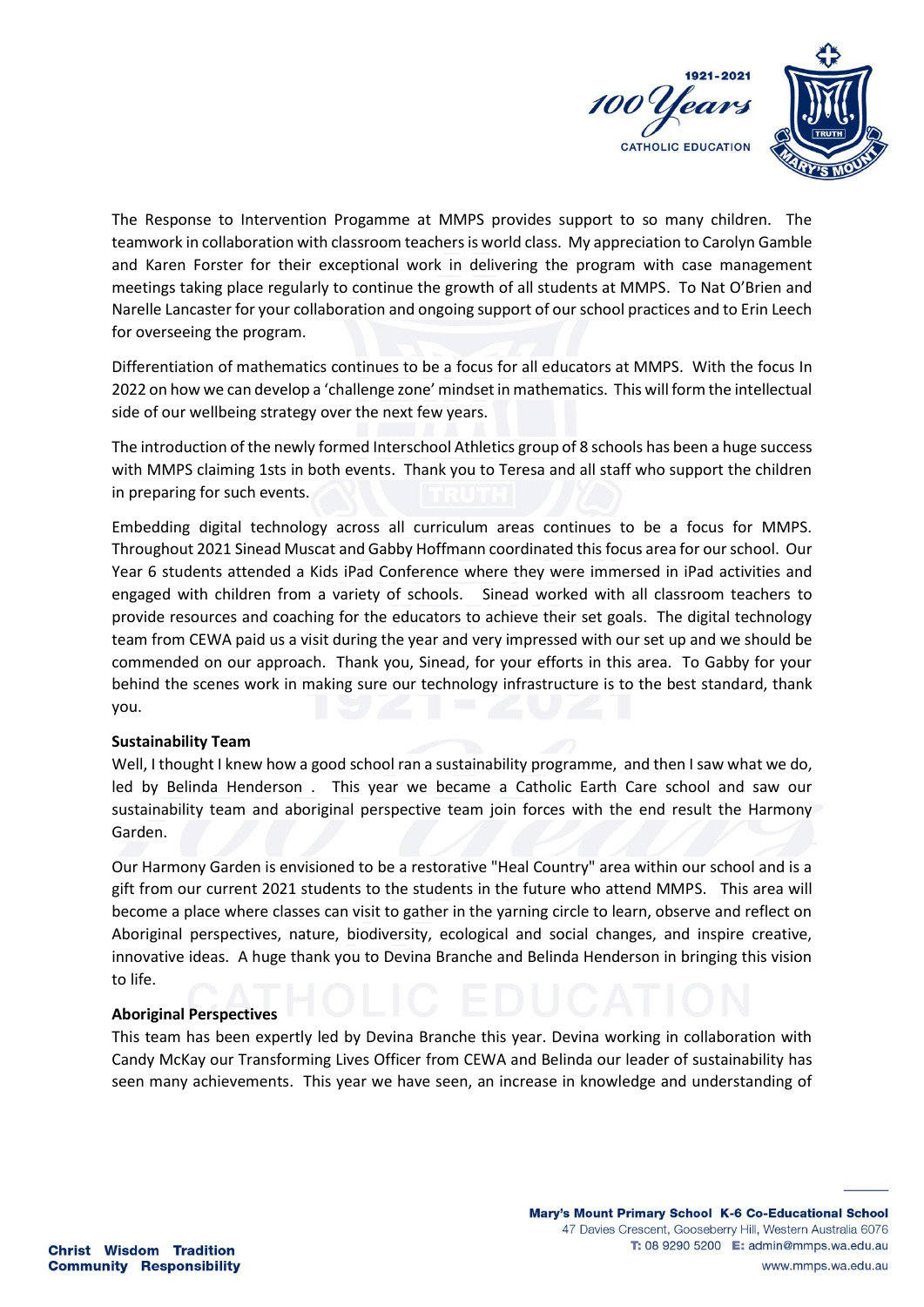

cross curricula links, the learning of aboriginal language, the introduction of Acknowledgement to Country songs, which the children love.

#### **Western Australian Curriculum**

At Mary's Mount Primary School, the Western Australian curriculum has been fully implemented and ongoing professional development is conducted for staff in this area as required through integrated learning in professional development days and PLC meetings.

#### **NAPLAN DATA 2021**

National Assessment Plan for Literacy and Numeracy (NAPLAN) results in 2021 were consistent with MMPS above the mean of All Australian Schools in the majority of area tested.

#### **STEWARDSHIP**

**Capital Development – has been discussed already by the Chair and Treasurer in their respective reports.**

#### **Maintenance and Projects**

Mr Derek Gair has undertaken and supervised many maintenance and improvement projects around the school this year. We are blessed with exceptional grounds that are admired by so many. I would like to sincerely thank Mr Derek Gair and acknowledge his hard work and dedicated service to our school and its community. To ease some of the workload on Derek we employed a gardener, Joe Sorgiovanni a day a week. The results have been amazing. Thanks Joe and Derek.

Over the coming years the 5 Year maintenance plan that was developed for our school by Gary McCalister will be put into service. The key areas of focus is the safety of those moving around our school and the 2022 maintenance budget will be addressing this issue in a timely manner.

## **Professional Development**

To maintain the high standards of excellence in education at Mary's Mount Primary School the staff engage in professional learning that aligns with the school improvement goals. In 2021 The staff have attended professional development on Highway Heroes, Keeping Safe: Child Protection, Religious Education PD and School based Data analysis. As well as sustainability and other areas of passion in their own time. Karlie and Sinead have visited schools this year to gain wisdom around technology and restorative practice behaviour management strategies. We have had schools visit us also, to learn from our Sustainability programme, how we utilise flexible learning spaces and our early years learning program.

## **Marketing**

Through our many marketing initiatives we have been able to build connections with community this year. I would like to take the opportunity to thank Gabby Hoffmann for her amazing work and to our teachers who capture all the wonderful moments in pictures which Erin Leech then transforms into Snapshots at MMPS for the wider community to enjoy. In 2021the website saw a revamp with new areas added including a wellbeing page. By showcasing the outstanding teaching and learning, and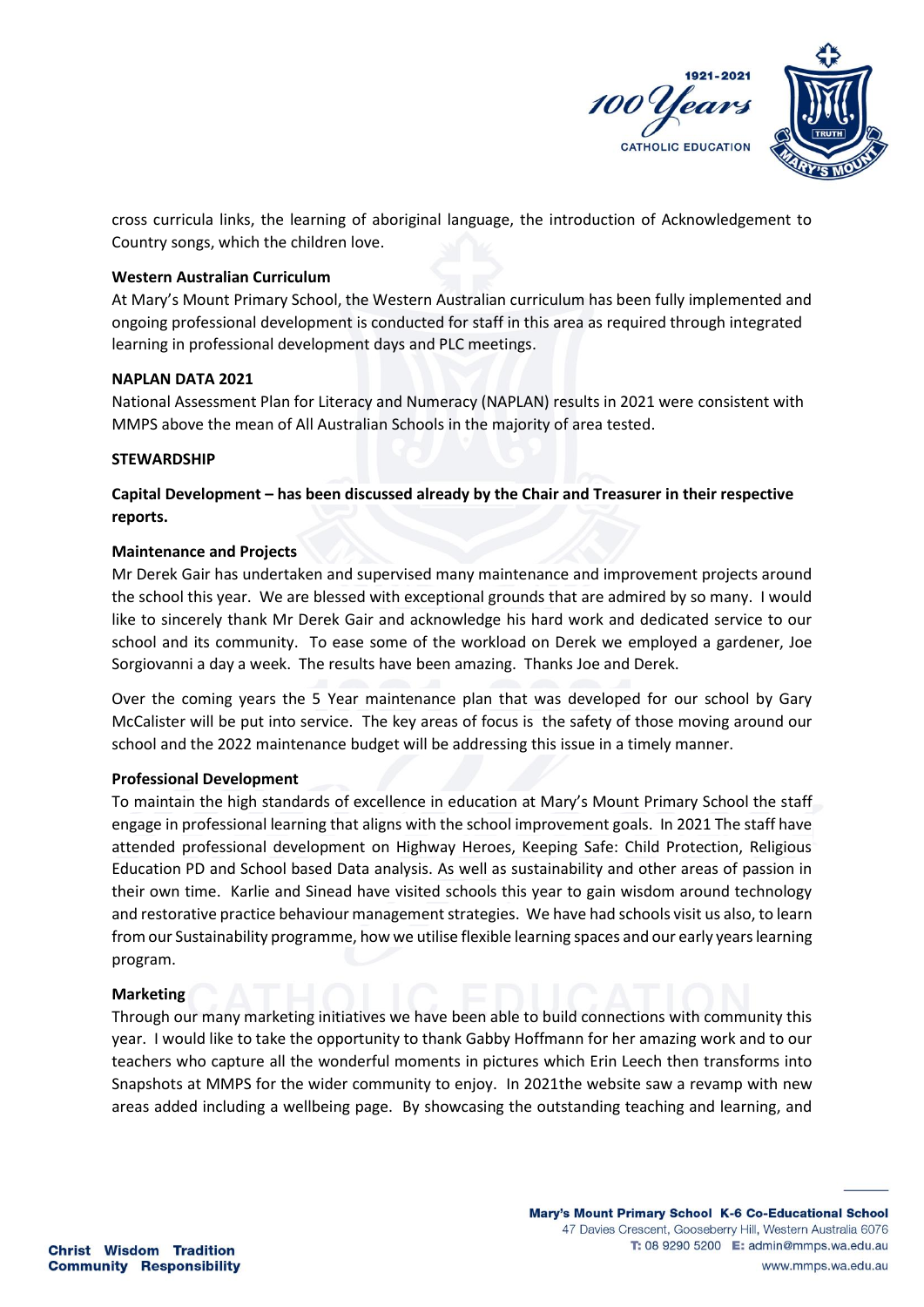

through word of mouth, we are attracting new families to our school. It is encouraging to hear in the community that we are highly regarded.

## **Medical Forms and Focus Children**

The management of children with medical conditions has been reviewed which means we produce a profile for each child, and have added a new system for the storage of medication. All staff are fully briefed and aware of the children who may require additional support.

#### **CLIMATE SURVEY DATA**

In 2021, feedback was gathered from the Mary's Mount Primary School Community through our school climate survey. Each item was scored on a 5 point scale and the parent and student responses are summarised. It should be noted that as a general guide, an average item mean above 4.0 is considered a strength, mean scores between 4.0 and 3.5 should be monitored and any below 3.5 should be actioned.

We have been fortunate to receive very encouraging scores indicating we are performing well. There are areas for improvement which we will continue to address A detailed account can be found on my report attached to the minutes.

It was heartening to receive such positive feedback from the community, confirming that we have such caring staff members who create a safe and nurturing space for our students. Mary's Mount Primary School staff are committed to working in partnership with parents and I encourage parents to touch base with their child's teacher regarding any concerns.

In 2021, the junior primary staff continued to use the National Quality Standards (NQS) document to reflect on their early childhood practices. The required NQS audit was completed and the leadership team rated our early childhood programs as meeting requirements and continuing to work towards Quality Area 1 – Education Program and Practice.

This year, CEWA completed their new policy hub and, as we fall under CEWA Ltd, we now refer to many system policies and Executive Directives rather than having our own separate school policies: https://policy.cewa.edu.au. Some school-based policies which are still required and which were reviewed this year included:

- Evacuation (annual update)
- Crisis management (annual update)
- Staff induction (annual update)
- Administration of Medication

#### **COMMUNITY**

**Letterbox system – a new** initiative has opened the door for students who cannot find their physical voice to articulate their needs in the hopes that they feel more confident in doing so when something serious is happening to them. It has increased student engagement dramatically. We recognise the importance of developing different avenues of communication for students. By doing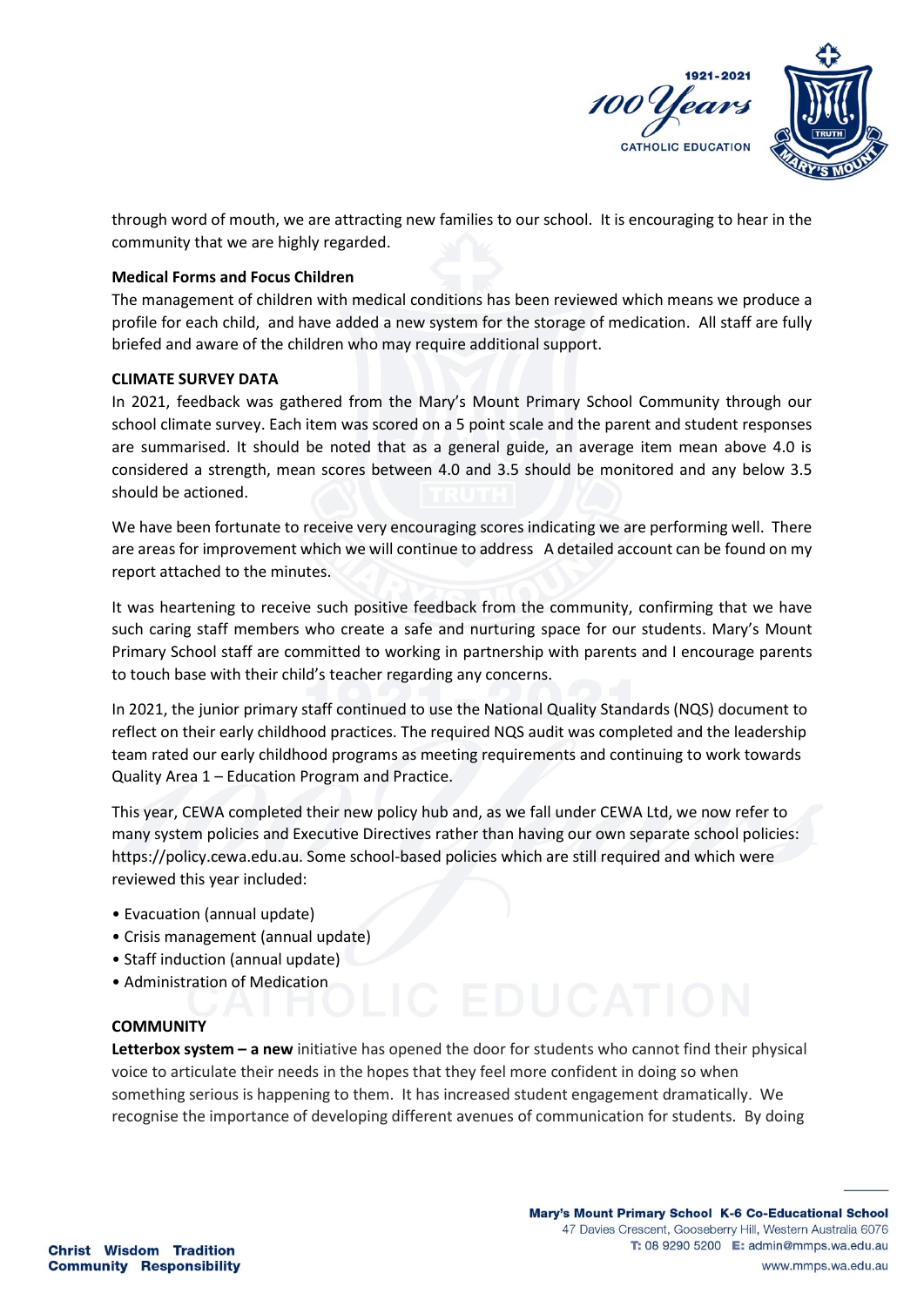

so a culture of inclusion is created, students can articulate their worries, concerns and ideas in a variety of methods through our Student Voice Initiative.

The children have come up with many ideas for the school including drawing club and quiz club. Their pride in the clubs and how they run them with little adult intervention is outstanding.

## **Cybersafety Year 5 and 6**

We are committed to keeping our community informed of the digital landscape and from 2022 will hold student information session on an annual basis and bi-annually invite parents from all year levels to attend an information session.

The value the contributions that our parents and families make to the life of MMPS School and it is through this that allows for staff to engage students in relevant and vibrant learning.

## **Seeking Feedback**

Feedback has been sought in a variety of ways in 2021

- Child feedback -letterbox system
- Parent and Community feedback online forms
- Community meetings
- Coffee and a Chat with Emma
- Highway Heroes introduction term 2
- Cyber Safety
- Table talk community session
- Early Years Outdoor Learning Environment introduction, homework review, uniform review and how we can connect families authentically with learning.

## **P&F**

The P&F Association must be recognised for their building of community. A considerable amount of money is raised for our school from the efforts of this dedicated team of parents. This hard work demands our appreciation, and we thank every member of the P&F for this outstanding effort.

2021 saw the completion of the Nature Playground we can finally say…it is finished!

I would like to ask Anna Oakley President, Mel Antoine Treasurer and Richard Bailiff as Vice President of the P&F Association to come to the front. (Sadly Anna, Mel and Richard step down from their roles this year. Please accept this small token of our appreciation for the amazing work you have done whilst in these rolls). A round of applause followed. Our P&F have maintained an effective presence in our school due to the efforts of Anna, Mel and Richard, these hardworking and dedicated people commit many after-hours work for the benefit of the school community and on behalf of the school community I sincerely thank them for the generosity shown over the past two years by these members. Anna, Mel and Richard have been an amazing example of what it means to be engaged in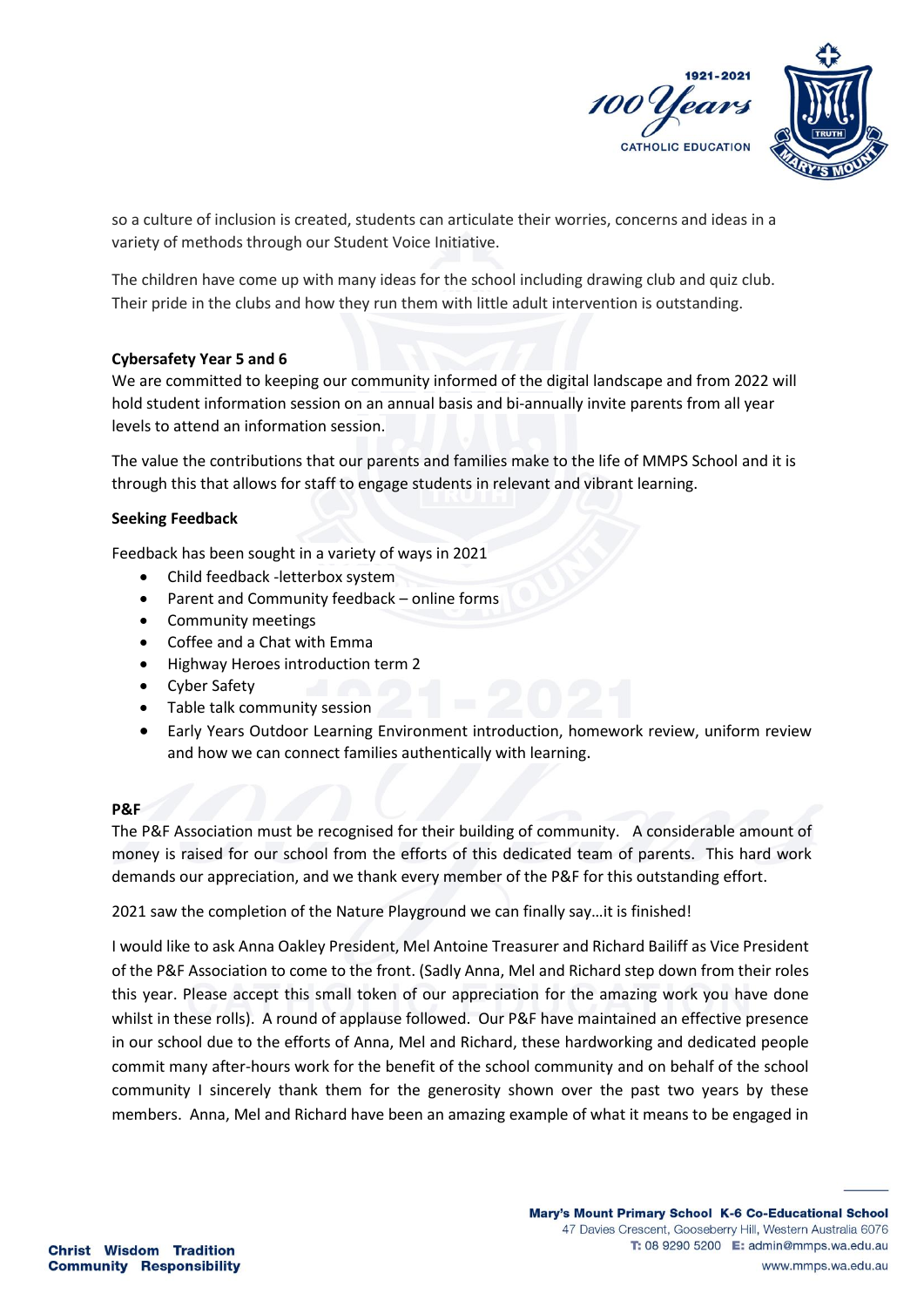

their child's school. Victoria Murphy has also been an amazing member of the team but is continuing in 2022.

I encourage other parents to become involved on the P&F Committee in 2022 or consider supporting the P & F through meeting attendance or event co-ordination as this is a critical group within our school. Funds raised by the P & F have been donated to the school to purchase a variety of resources to benefit students.

We were fortunate to have a number of visits from individuals from CEWA to help support staff. The assistance of these significant individuals provides invaluable support in the management of the school both in regard to our operation, evangelisation and in the provision of education.

2021 saw many events which have developed links with the community and as a school community we celebrated our many achievements.

2022 and a few exciting changes

- Year One class is on the move to the CLH. The Catholic Education system is actively encouraging schools to consider creative ways of engaging in more outdoor learning. The current Year 1 classroom will become the home to our digital technology resources, a breakout space for sensory learning, and our podcasting studio.
- Library changes with Angela Smith and Carolyn Gamble having a more active role
- CLH and Sensory space- will be moved to the Year one classroom and will be a hive of activity
- New Look Uniform with culottes being introduced for girls in Winter
- Employed a social worker who will be working alongside teachers to support in the social and emotional wellbeing of our students.
- Homework with limited screen time
- Streamlined modes of Communication

## **School Improvement**

## *Wellbeing Strategy – 2022 – 2024*

*Mary's Mount Way 2 Wellbeing will be launched to the community at the beginning of next year. We will link our wellbeing strategy with all holistic educational opportunities we offer the children of Mary's Mount Primary School. A sneak peek into our MMPS Way 2 Wellbeing strategy, the centre of our wellbeing wheel will house an image of an oak tree. Mother Pius planted the oak tree on our grounds almost 100 years ago, the symbolism of the oak tree grounds us in what 'being well' means. To have strength, wisdom and the capacity to heal, it is the embodiment of inner beauty and power.*

The focus of our School Improvement Plan for 2022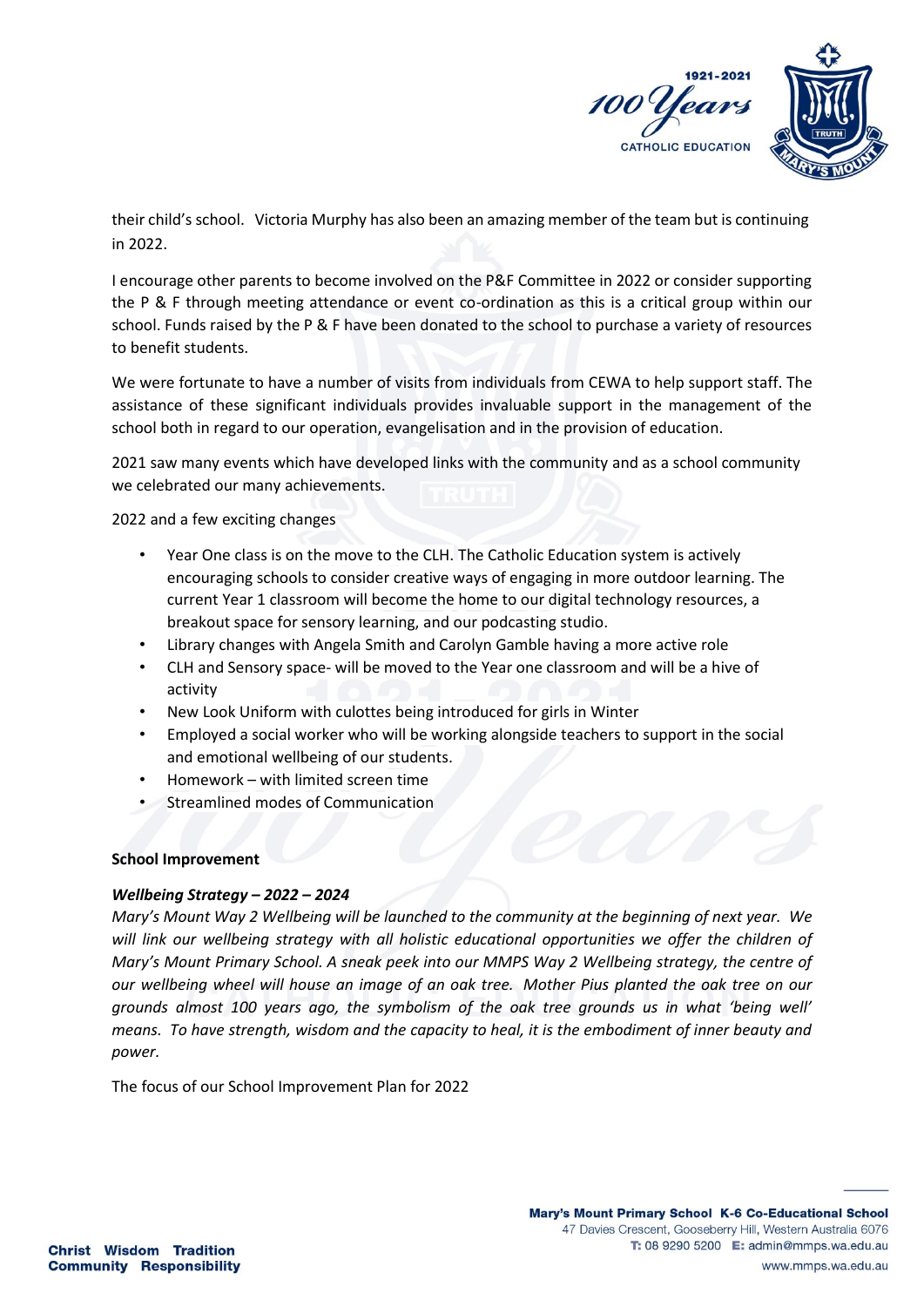

- Social Justice and opportunities to serve others.
- Mathematics building proficiency with grit and purpose
- Embedding Mindfulness practice into our daily life at MMPS, linking Mindfulness practice to our Behaviour Management Plan.
- We will continue to work on creating a balance between Explicit Instruction in the Early Years and play based learning and embed Aboriginal perspectives into the Curriculum.
- We will also develop goals for the next phase of our Aboriginal Education Improvement Map.

## **SCHOOL ADVISORY COUNCIL**

1 January 2020 saw the change to Catholic Education Western Australia Limited (CEWA Ltd). The Catholic Education Commission of WA (CECWA) now serves as the board of CEWA Ltd and has responsibility for governing Catholic Education in WA and for ensuring its financial sustainability. As a result, from January 2021, the School Board is now referred to as the Catholic School Advisory Council to reflect CEWA Ltd's new governance structure

To our SAC Chairperson, Karen Rucchin, who joined me at the beginning of this year to the role. Thank you for your kindness, honesty and absolute integrity in leading our group, Secretary Andrea Martin and Treasurer, Sarah Di Rosso, and the team of professionals who comprise our SAC, goes my sincere gratitude for your astute counsel, ready assistance and unfailing support in striving to meet our school goals for the children of MMPS. Your efforts to continuously improve the school and equipment makes a real difference to our environment.

At this time I wish to extend my sincere thanks to Fay Valli and Patrick Hanna who have both served their time on the SAC in line with the Constitution. Fay and Patrick, thank you for your commitment, your ideas and your support, you have been an invaluable SAC member. Please accept this gift on behalf of the school community in thanks for your service.

## **STAFFING 2022**

We are farewelling five staff members at the end of this year.

- Tamara Ellenbroek has worked as our Kindy teacher for 8 years. Thank you for your dedicated service and wish her all the very best in her new role at Salvado College.
- Devina Branche who has served our school community for 5 years. Devina has worked as a classroom teacher with an enthusiasm for nurturing the development of the whole child. We wish Devina all the very best in her new role at Salvado College.
- Lindsay Crompton who joined us in Term 2 of this year and supported the Year 3 students on a Friday.
- Michelle Sanderson came to our aid in Term 1 this year. She filled a void and made sure the children had canteen on a Friday each week. We wish her all the best for 2022.
- Jo DeBarro who has served at MMPS for 12 years. We wish her all the best in her retirement.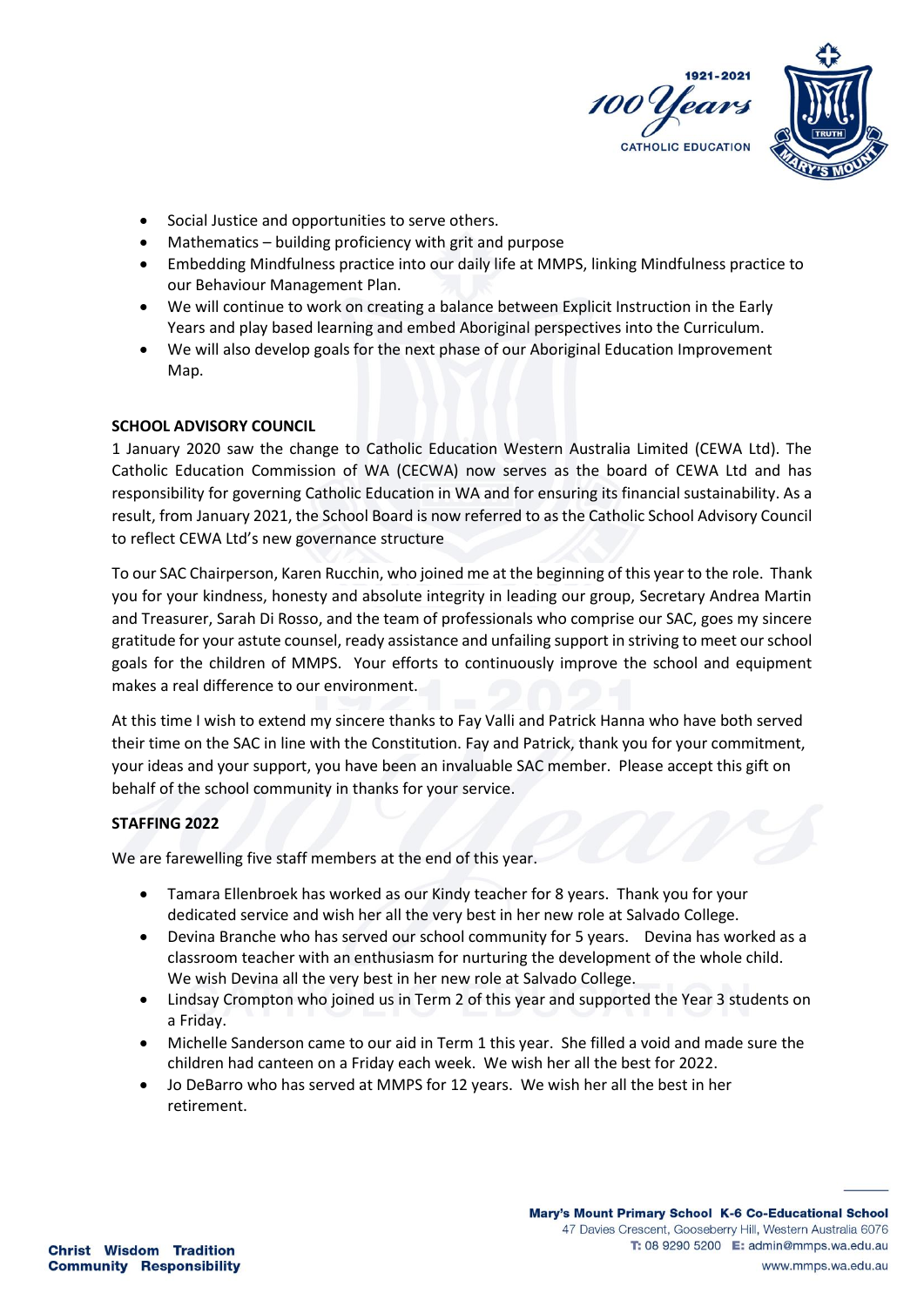



We welcome three new staff members for 2022.

- Julie Merrells school social worker working Tuesday and Wednesday
- Adam Palmer classroom teacher and keen cricketer
- Dianne Hansen -Kindy teacher with wealth of experience

Welcome back:

- Sarah Skrzypek from Maternity Leave
- Nicole Smith from maternity leave
- Kristine Williams from Long Service Leave

I look forward to working with you all

#### **STAFFING**

Please be aware that this can change:

#### **CLASS TEACHERS**

- Mrs Annmarie Baltov Pre Kindy
- Mrs Dianne Hansen Kindergarten
- Miss Samantha Romeo Pre Primary
- Miss Teagan Thresher Year 1
- Mrs Kristine Williams Year 2
- Mrs Nicole Smith Year 3 (2 days)
- Mrs Sarah Skrzypek Year 3 (3 days)
- Miss Karlie DeMarte Year 4
- Mr Adam Palmer Year 5
- Mr Stephen Sorgiovanni Year 6
- Mrs Michelle Retel Relief

## **SUPPORT**

- Mrs Carolyn Gamble
- Mr Christopher Smith
- Mrs Angela Smith
- Mrs Veronica Giancono

## **SPECIALIST TEACHERS**

- Physical Education Teresa Curulli
- Art Mrs Wendy Hull Deane
- Music Mrs Stephanie Freeman
- Italian TBC

#### **TEACHER ASSISTANTS**

- Mrs Allyson Bignell
- Mrs Belinda Henderson
- Mrs Nancy Wratten
- Mrs Angela Smith
	- Mrs Veronica Giancono
- Mrs Karen Forster
- Mrs Fiona Wittenbaker

## **ADMINISTRATION**

- Mrs Jane Taylor
- Mrs Gabby Hoffmann
- Mrs Deanna Grabski

#### **GROUNDS**

- Mr Derek Gair
- Mr Joe Sorgiovanni

# **CANTEEN**

• Mrs Angelina Biggin

## **SOCIAL WORKER**

• Mrs Julie Merrells

#### **LEADERSHIP TEAM**

- Mrs Emma Bell
- Mr Christopher Smith
- Ms Frin Leech
- Mrs Sinead Muscat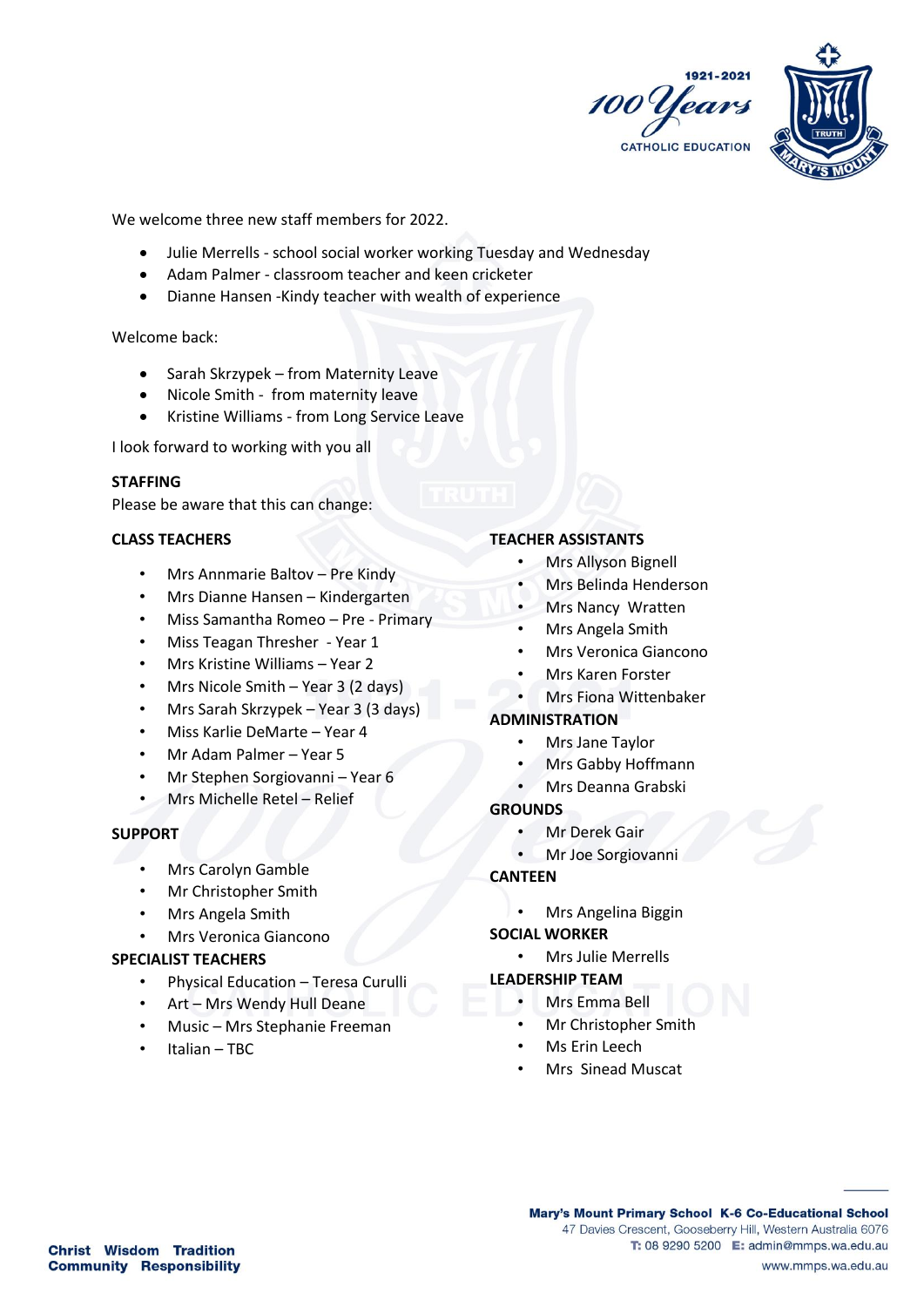

Before I close, I would like to extend my sincerest appreciation to all our staff for their hard work and commitment to serving our students and their families. To our front office staff, Jane, Deanna and Gabby thank you for the amazing work you do in supporting and assisting our families. You are pillars of support to Erin, Chris and myself, as a leadership team. I would also like to thank all our ancillary staff, to Derek our groundsman, Joe our gardener and Michelle and Ang in the canteen, to Rebecca,

Jo and Jessica who volunteer in the uniform shop you are all an integral part of our team. To Sally Wallis for coordinating Scholastic Bookclub for our students. Our community values and appreciate your hard work and dedication to our school.

To our Education Assistants and Teachers, you are heartbeat of this special place. Thank you for your passion and selfless service to our children and their families. As a staff, you should all feel incredibly proud of the extraordinary things we have achieved this year. This school is a very special place and this is in no small part because of who you are.

And finally, to Erin and Chris, thank you for your support this year, we have made it through an extraordinary year together and I couldn't have done it without you. Not only did we survive but I would go so far as to say, we thrived.

To our parents, thank you for your partnership and for entrusting your children to our care. Without these children, we are not a school. I would like to end with the following prayer of Oscar Romero:

*"It helps, now and then, to step back and take a look at the view. The Kingdom is not only beyond our efforts, it is even beyond our vision. We accomplish in our lifetime only a tiny fraction of the magnificent enterprise that is God's work. Nothing we do is complete, which is a way of saying that the Kingdom always lies beyond us. No statements says all that could be said. No prayer fully expresses our faith. No confession brings perfection. No pastoral visit brings wholeness. No program accomplishes the Church's mission. No set of goals and objectives includes everything. This is what we are about. We plant the seeds that one day will grow. We water seeds already planted, knowing that they hold future promise. We lay foundations that will need further development. We provide yeast that produces effects far beyond our capabilities. We can not do everything and there is a sense of liberation in realizing that. This enables us to do something and to do it very well. It may be incomplete, but it is a beginning, a step along the way, an opportunity for the Lord's grace to enter and do the rest. We may never see the end results, but that is the difference between the master builder and the worker. We are the workers not master builders; ministers, not messiahs. We are prophets of a future that is not our own."*

I see my role as leader of this community to inspire, encourage and challenge all to acknowledge their talents and share them positively. Aspiring to meet each day, each interaction, each learning opportunity with optimism. A sneak peek into our mantra for 2022…let us be the best part of someone else's day. Imagine, if we all had this mindset…be the best part of someone else's day.

The future might not be our own but it certainly looks bright and we are excited about our vision and opportunities for 2022 and what we hope to achieve in partnership with our families next year. Emma asked for someone to accept her report.